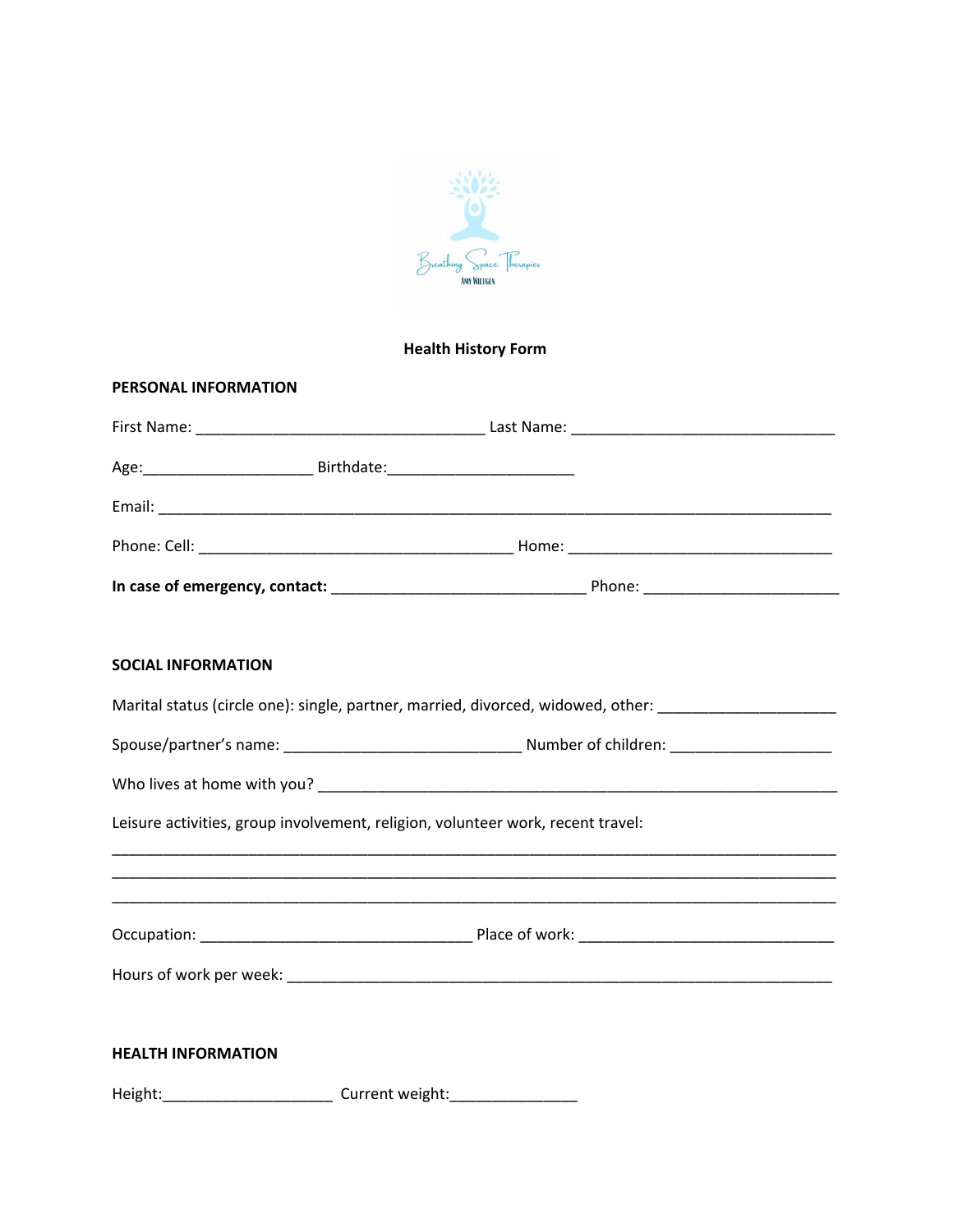Body type you identify with (circle): underweight, lean, healthy, average, athletic, curvy, overweight, not healthy

Has your weight changed or maintained the same throughout adulthood?

How do you feel about your current physical self (circle): I'm happy with my body, I'd like to make small adjustments, I'd like to make big changes

How would you describe your relationship with food or eating habits?

What current health concerns and/or goals do you have?

Do you have any current major stresses in your life? If so, what are they?

How do you handle stress? Relaxation techniques?

Do you sleep well? \_\_\_\_\_\_\_\_\_\_\_\_\_\_\_\_\_\_\_\_\_\_\_\_\_\_\_\_\_\_\_\_\_\_\_\_\_\_\_\_\_\_\_\_\_\_\_\_\_\_\_\_\_\_\_\_\_\_\_\_\_\_\_\_\_\_\_\_

How many hours of sleep do you get per night?

When in your life have you felt your best?

## **MEDICAL INFORMATION**

Please list any major surgeries or illnesses: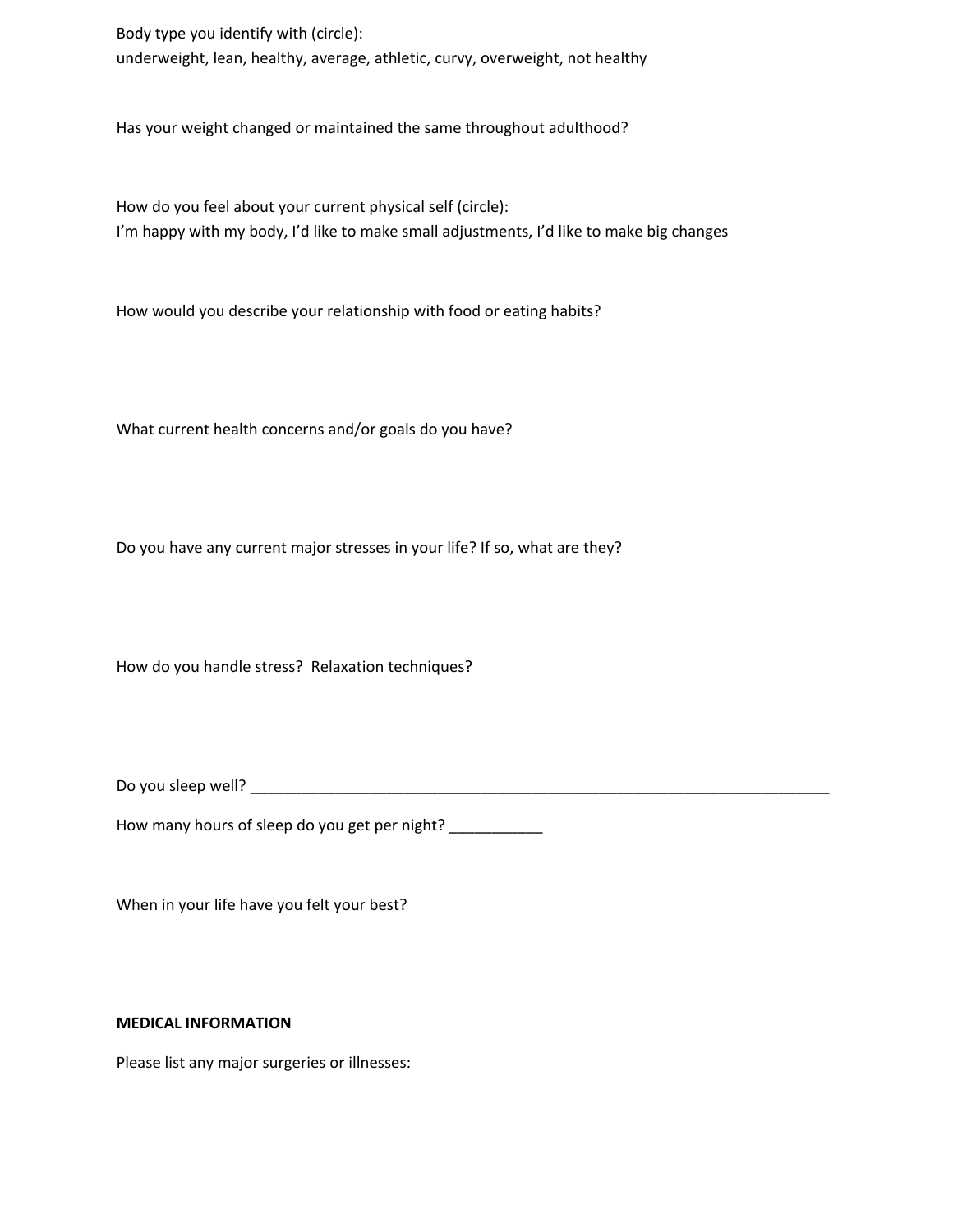Please list any supplements or medications you are currently taking?

Allergies or sensitivities? Please explain:

Digestive issues? Please explain:

Are you currently under the care of a medical doctor? If yes, please list:

Are you seeing any other type of health care provider or therapist? If yes, please list:

What is your current activity level?

What type of exercises or sports do you participate in?

**FAMILY HISTORY**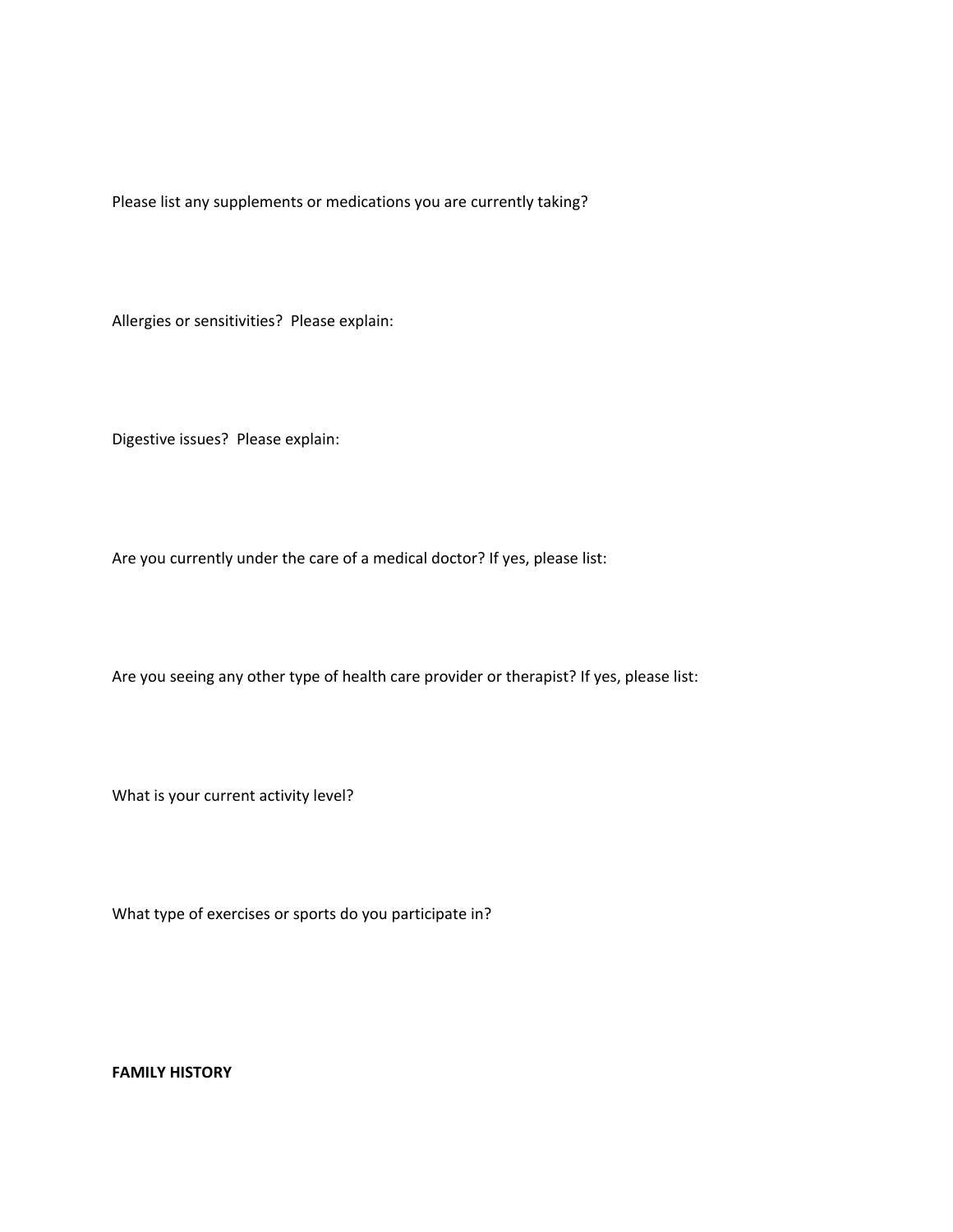Did or does your mother have any serious illnesses/hospitalization/injuries?

Did or does your father have any serious illnesses/hospitalizations/injuries?

Did or does any other immediate family member have a serious illness/hospitalization/injury?

**DIETARY INFORMATION**

How would you rate your diet? \_\_\_\_Good \_\_\_\_\_\_Fair \_\_\_\_\_\_Poor

What foods do you eat for breakfast/lunch/dinner?

What liquids do you drink during the day?

What percentage of your food is home cooked? Do you cook?

How many times a week do you eat the following meals away from home?

\_\_\_\_\_\_ Breakfast \_\_\_\_\_\_\_ Lunch \_\_\_\_\_\_\_ Dinner

What types of eating places do you frequent?

\_\_\_\_Fast food \_\_\_\_ Diner/Cafeteria \_\_\_\_ Restaurant \_\_\_\_ Other

How many meals do you eat per day?